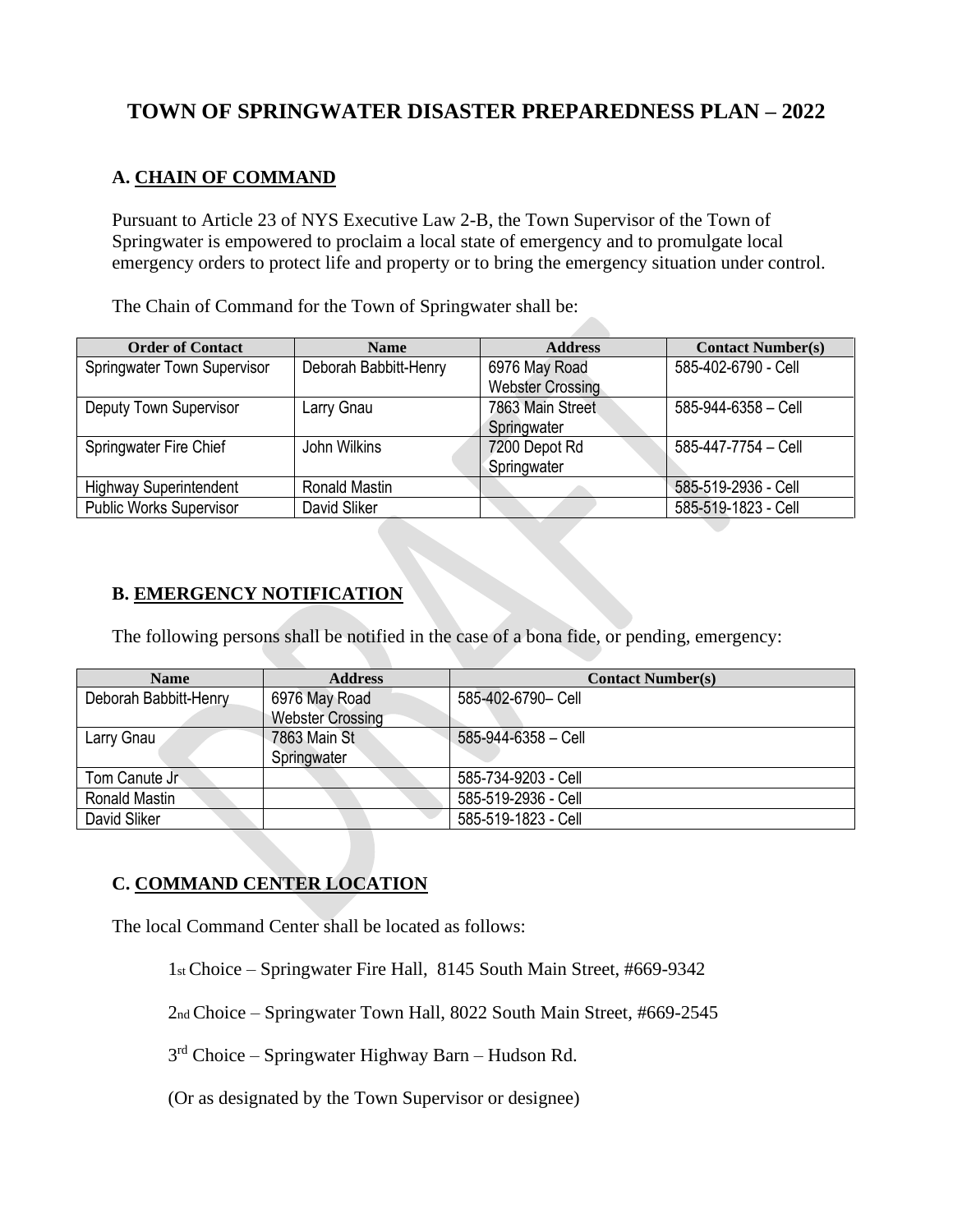# **EMERGENCY OPERATIONS PLAN**

# **FOR THE**

# **TOWN OF SPRINGWATER**

# **COUNTY OF LIVINGSTON**

**Date: Updated by Resolution 01/03/22**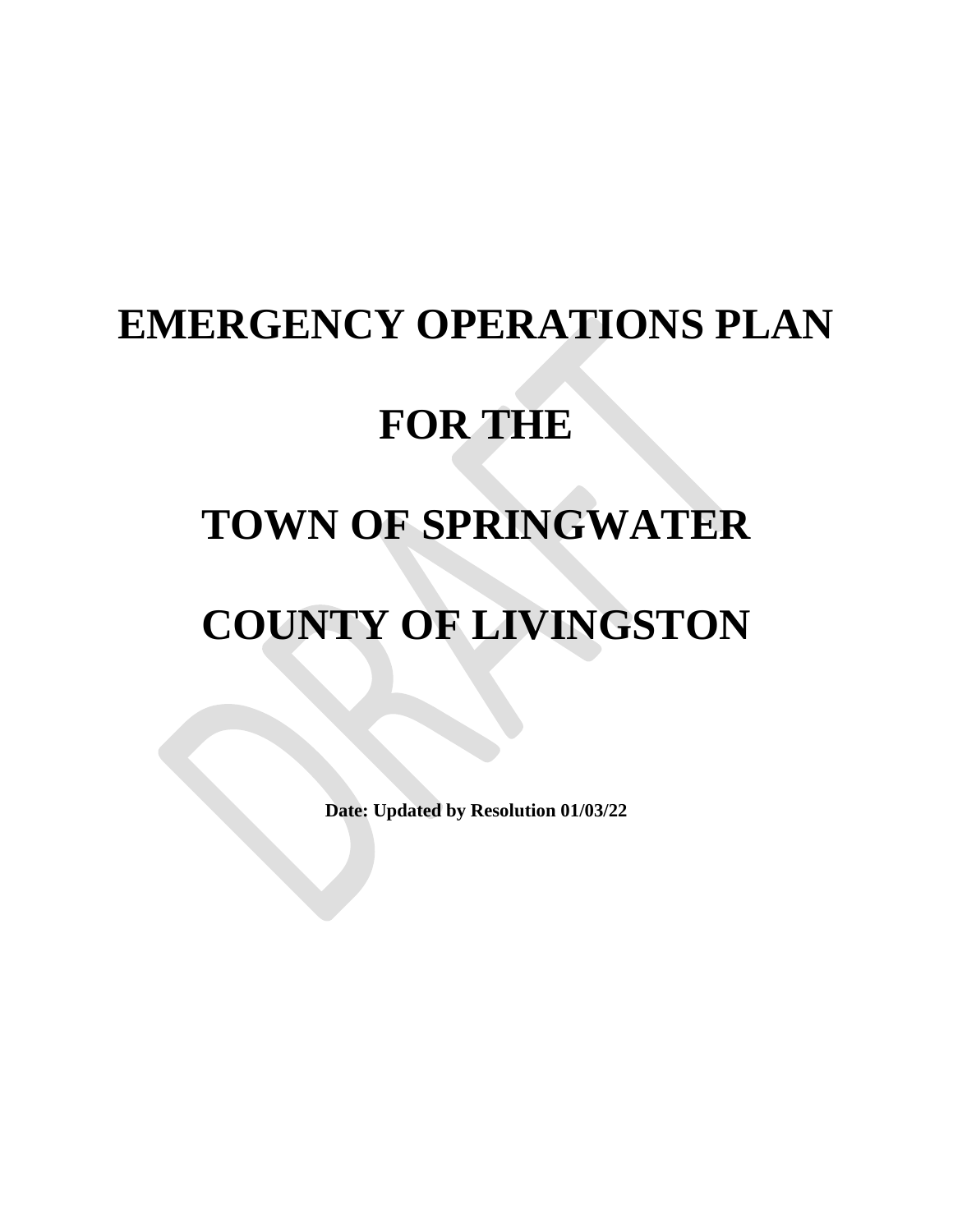# **TABLE OF CONTENTS**

| <b>Table of Contents</b> |           |
|--------------------------|-----------|
| <b>Preface</b>           | <b>ii</b> |
| <b>Certification</b>     | iii       |

# **Disaster Response Plan**

 $\mathcal{L}_{\mathcal{A}}$ 

| <b>Purpose</b>             | $\mathbf{1}$   |
|----------------------------|----------------|
| <b>Authority</b>           | $\mathbf{1}$   |
| <b>Preparedness</b>        | $\overline{2}$ |
| <b>Mobilization</b>        | $\overline{2}$ |
| <b>Responsibilities</b>    | 3              |
| <b>Sequence of Action</b>  | 5              |
| <b>Documentation</b>       | 5              |
| <b>Staffing Flow Chart</b> | 6              |
| <b>EOC Staff</b>           | $\overline{7}$ |
| <b>Call Down List</b>      | 8              |
|                            |                |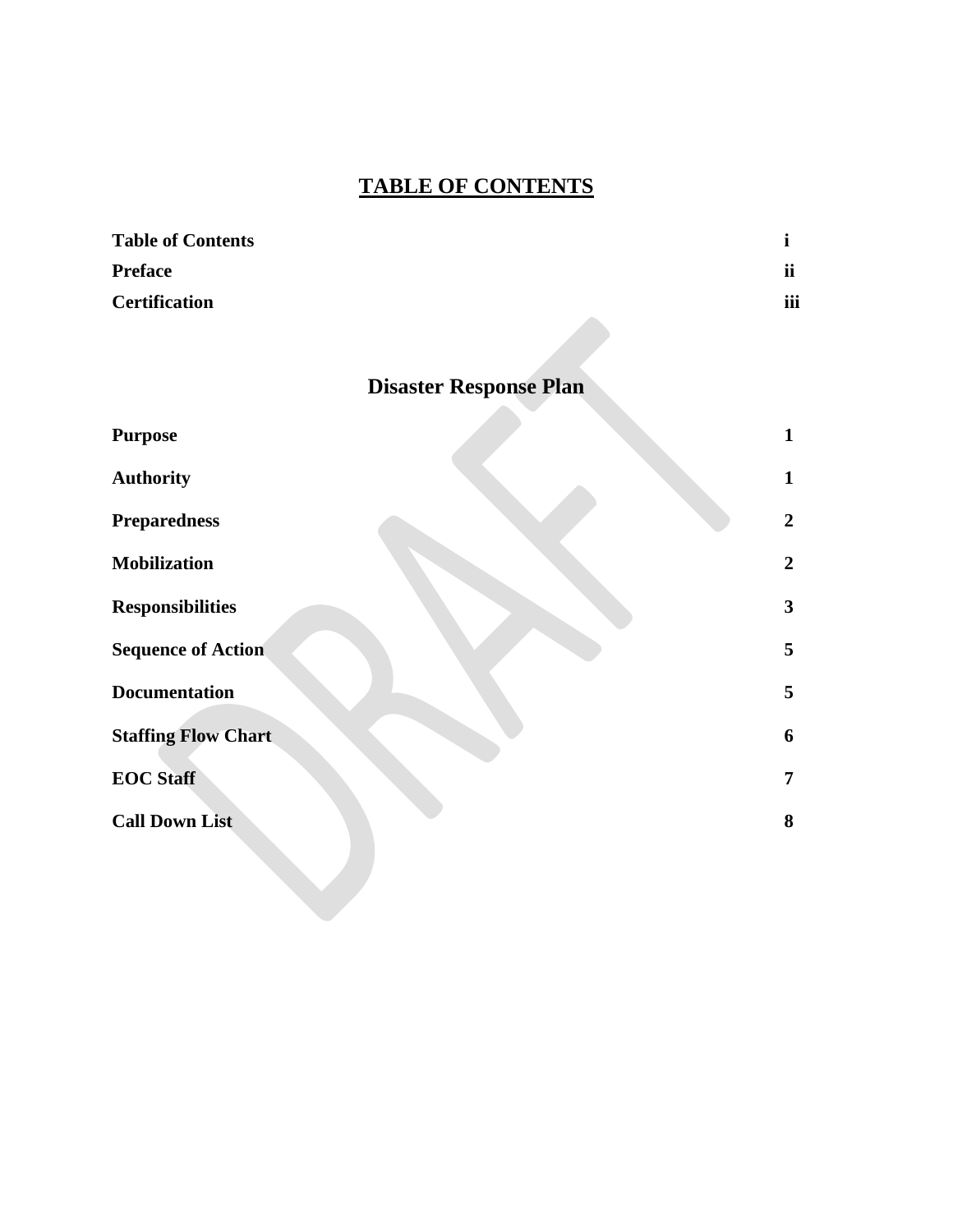# **CERTIFICATION**

**Christi Johnson, Town Clerk of the Town of Springwater, hereby certifies that on the 3 rd of January, 2022, the foregoing Emergency/Disaster**

**Preparedness Plan (aka Emergency Operations Plan) was adopted by Resolution of a majority vote of the Town Board of the Town of Springwater.**

> **\_\_\_\_\_\_\_\_\_\_\_\_\_\_\_\_\_\_\_\_\_\_\_\_\_\_\_\_\_\_\_\_\_\_\_\_\_\_\_\_\_\_\_\_\_\_\_\_ Town of Springwater Town Clerk**

> > **Date: 01/03/22**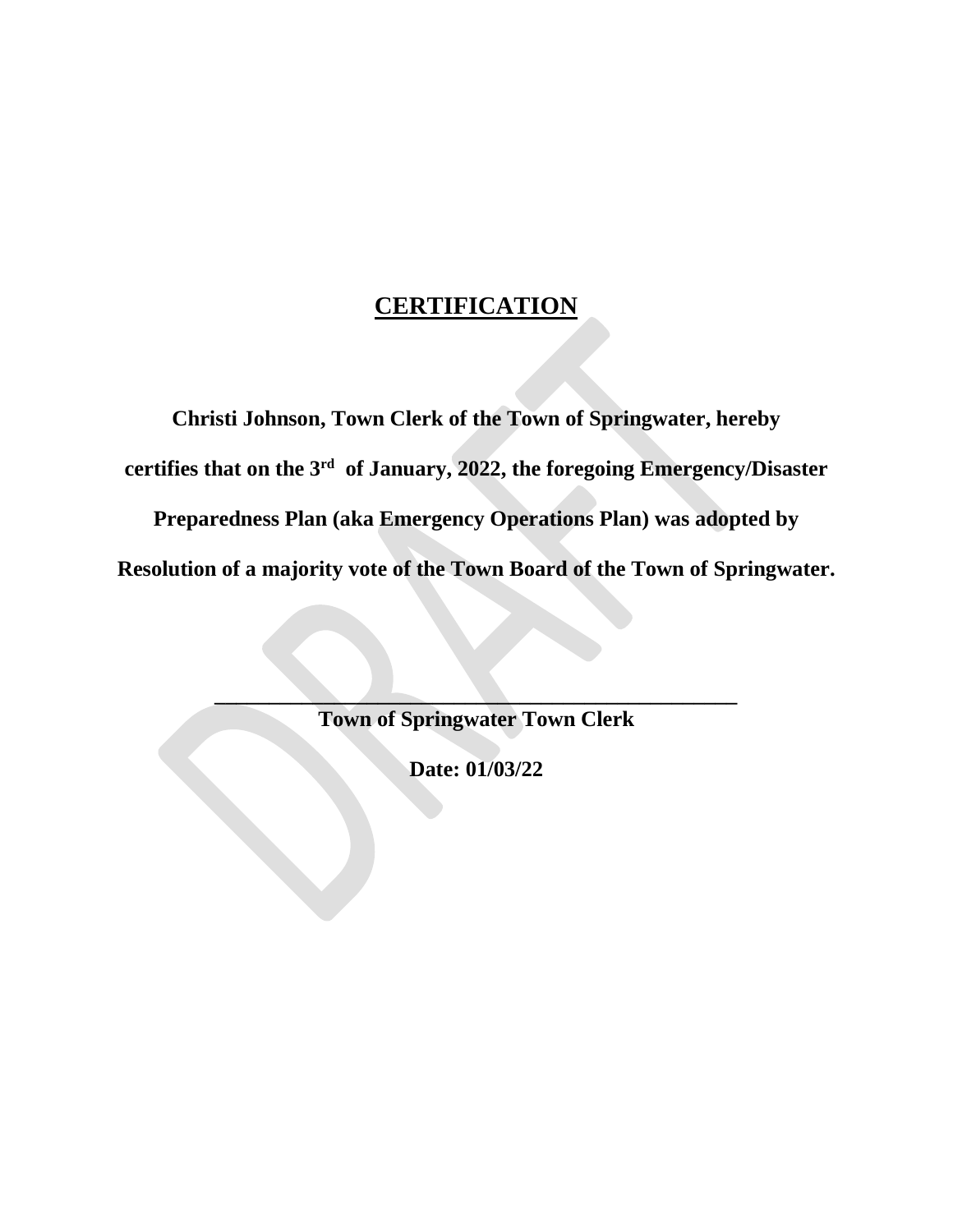# **EMERGENCY/DISASTER RESPONSE PLAN – 2022**

## **Town of Springwater – Update Adopted by Resolution 01/03/2022 Original Resolution 02/19/2013**

### **PURPOSE**

The purpose of this plan is to minimize disasters or potential disasters and their effects, provide for effective local responses when disasters and/or emergencies occur, and facilitate local recovery.

## **AUTHORITY**

New York State Executive Law Article 2-B, amended July 1994. Under this law, the Town of Springwater is authorized to prepare an Emergency/Disaster Plan to enable the Town to deal effectively with real or potential disaster situations.

Statutory authority is given to the Springwater Town Supervisor (STS) to designate and be responsible for an emergency situation, real or potential, occurring in or affecting the Town of Springwater.

The STS, or his/her designee, is the only person who may request assistance from the next higher level of government, which is the County government. A line of succession shall be set up to designate who shall act as the agent for the Town of Springwater when the STS is unavailable or his/her arrival constitutes an unacceptable delay.

STS (Springwater Town Supervisor) – Deborah Babbitt Henry Designee 1 (Deputy Supervisor) – Lawrence Gnau Designee 2 (Fire Chief) – John Wilkins

A list of the order of designees for disaster declaration and emergency management will be on file in the Town Hall, and with the Livingston County Office of Emergency Management Services. Said Designee may, under those conditions where the Springwater Town Supervisor (STS) is unavailable or his/her arrival constitutes an unacceptable delay, issue a declaration of emergency, which shall be followed by the steps required by Article 2-B amended, July 1994.

#### **PREPAREDNESS**

The STS, or designee, shall, in consultation with others whom he/she deems appropriate, make such plans, as he/she deems necessary to prevent and minimize the effects of disaster. These steps shall include, but need not be limited to:

- Identify potential disasters and disaster sites.
- Recommend disaster prevention projects.
- Suggest revisions and additions to building and safety codes and zoning other land use programs.
- Take such other measures as reasonably can be taken to prevent disasters or mitigate their impacts.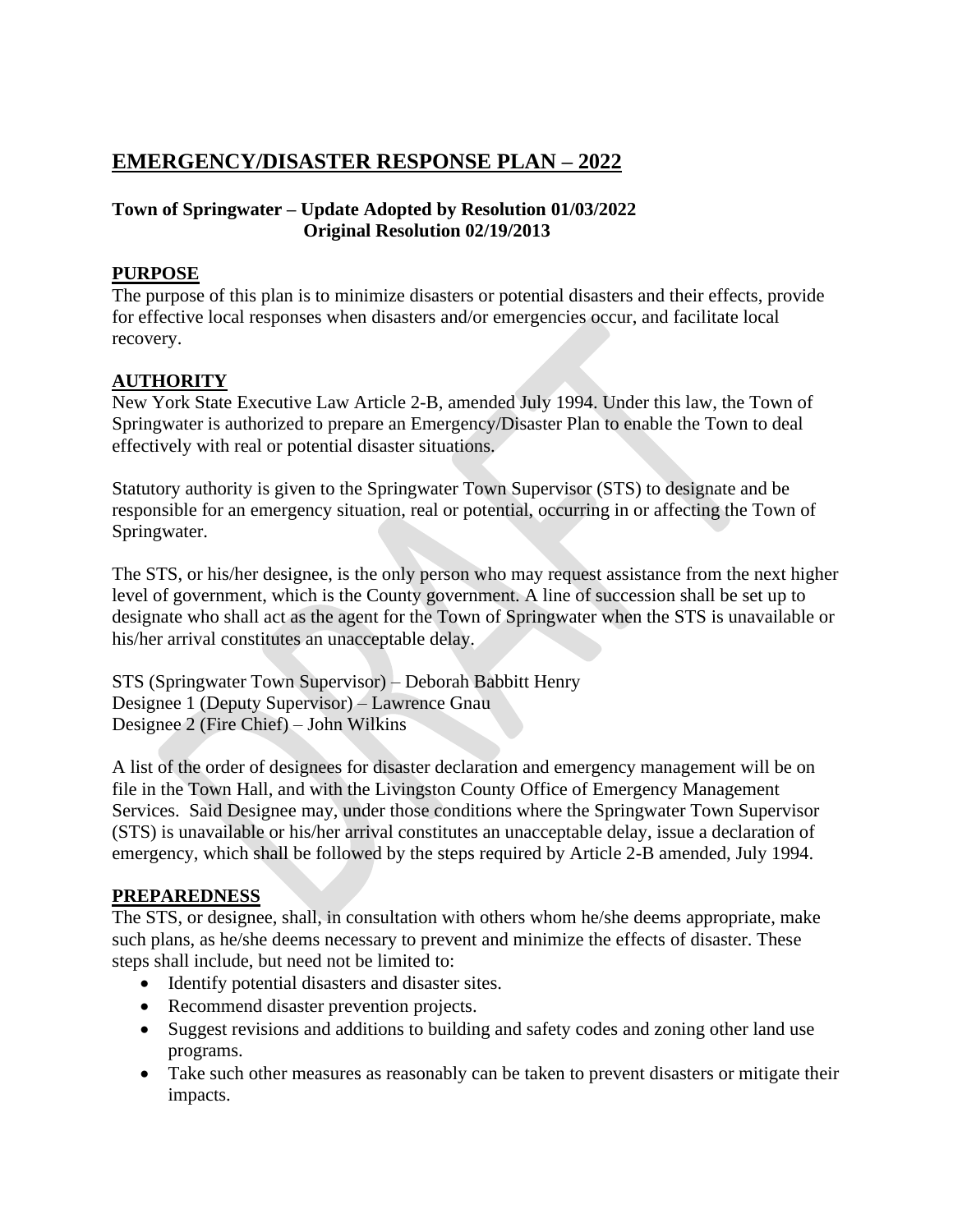• Establish a Disaster Mitigation Plan with Livingston County and New York State as required by FEMA (Federal Emergency Management Act) regulations.

## **MOBILIZATION**

- The Emergency Operations Center (EOC) will be the Springwater Fire Department Station located on Route 15 (8145 South Main Street) in the Town of Springwater. The alternate EOC will be the Springwater Town Hall located on Route 15 (8022 South Main Street) in the Town of Springwater. The EOC to be used will be determined by the STS, or his/her designee, at the time of the emergency/disaster.
- The STS, or designee, shall assess all information received from any/or all Town Departments, the County and New York State Police Departments, local Fire Departments, Town Board members, and the Livingston County Office of Emergency Management Services (LC – OEMS).
- The STS, or designee, may declare an Emergency Declaration, or choose to observe and standby, after all information is assessed.

# **RESPONSIBILITIES**

## **Springwater Town Supervisor:**

- Is responsible for the conduct of disaster operations within his/her political supervision.
- Shall use any and all facilities, equipment, supplies, personnel and other resources of the political subdivisions in such a manner as may be necessary or appropriate to cope with the disaster.
- Shall direct the activities of all agencies within the political subdivision against the effects of the emergency.
- Shall utilize services of the Emergency Operations Center and its staff for implementation of necessary measures to achieve emergency operations.
- May appoint an Emergency Coordinator to coordinate the operation of the EOC and to coordinate emergency response.

## **Springwater Town Board:**

- Shall take all appropriate steps to prepare for any disaster or emergency.
- Shall generally be responsible for the implementation of this and any other emergency
- preparedness or mitigation plans.
- Shall serve and assume duties as directed by the CTS for the duration of the disaster/emergency, or until properly relieved of the duty assignment.
- Shall have an approved Disaster Mitigation Plan filed with Livingston County and New York State as mandated by FEMA (Federal Emergency Management Act) regulations.

# **Springwater Fire Chief (and Fire Officers):**

- Shall be responsible for the direction of all action to contain and extinguish fire resulting from emergencies, and/or disasters.
- Shall be responsible for the removal of trapped and/or injured persons from damaged buildings, disaster sites, flooded areas, or any area where needed.
- May call upon the Director of Emergency Management Services for advice and/or assistance concerning fire related emergencies and relief operations.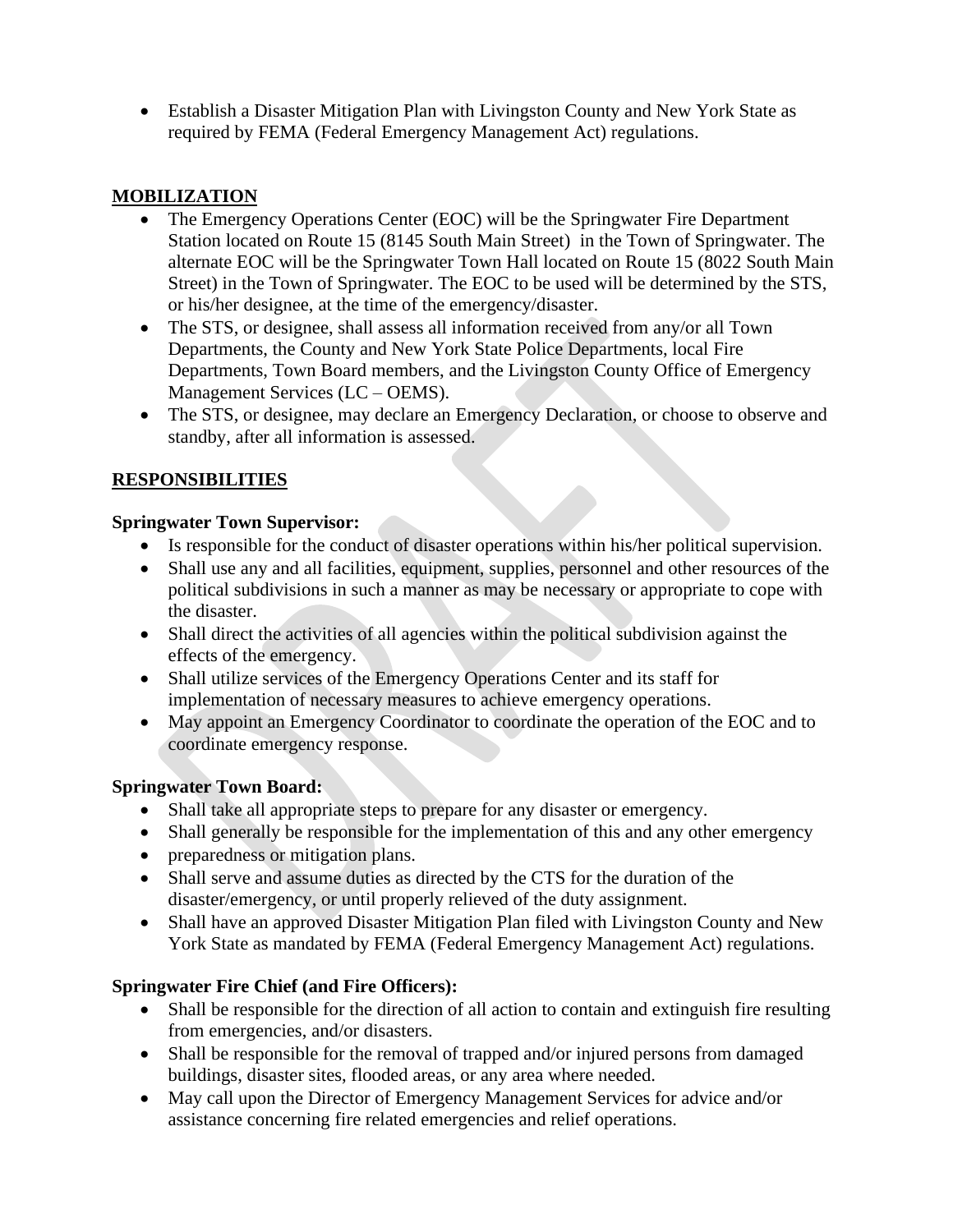• And his Fire District shall adopt, incorporate, and participate in any Fire Mutual Aid Plan and the Livingston County Hazardous Materials Response Plan or any other plan deemed in the best interest of the residents of the Town of Springwater.

### **Public Information Officer:**

- The STS, or designee, shall appoint a Public Information Officer (PIO).
- The PIO shall direct the local dissemination of emergency information.
- Shall issue news reports to the public.
- Shall be responsible for establishing a staging area for all media personnel to congregate.
- Shall establish such staging area at least 3000 feet from any emergency/disaster site.
- Shall maintain all media personnel in said staging area and disseminate verified information in regular, timely intervals.

#### **Law Enforcement:**

The STS, or designee, shall request that the Livingston County Sheriff's Department and the New York State Police assign their personnel:

- To maintain order
- Prevent looting
- Direct traffic
- Assist the Fire Department(s) until all fires have been extinguished
- To direct the injured to medical installations

#### **Springwater Highway Superintendent**

- Shall be responsible for maintaining essential public facilities and services
- Shall be responsible for the maintenance of streets, roads, highways, bridges, public buildings and other vital community services.
- Shall cooperate with all other Town of Springwater departments to restore and maintain essential services.

#### **Springwater Public Works Supervisor**

- Shall be responsible for maintaining essential public facilities and services
- Shall be responsible for the maintenance of water, wastewater, parks, public buildings and other vital community services.
- Shall cooperate with all other Town of Springwater departments to restore and maintain essential services.

#### **Code Enforcement Officer (CEO)**

- Shall be responsible for the safety inspection of any building(s) damaged or involved in the emergency/disaster before evacuees are allowed to reoccupy such building(s).
- Shall make sure all Code violations are noted and a timely repair scheduled established.
- Shall correct any life or health safety issues immediately, if immediate correction is not possible, in no case shall it take longer than 24 hours, or the area shall be quarantined and restricted from entry.
- Shall remember that the CEO records may be vital to the post disaster recording and insurance concerns.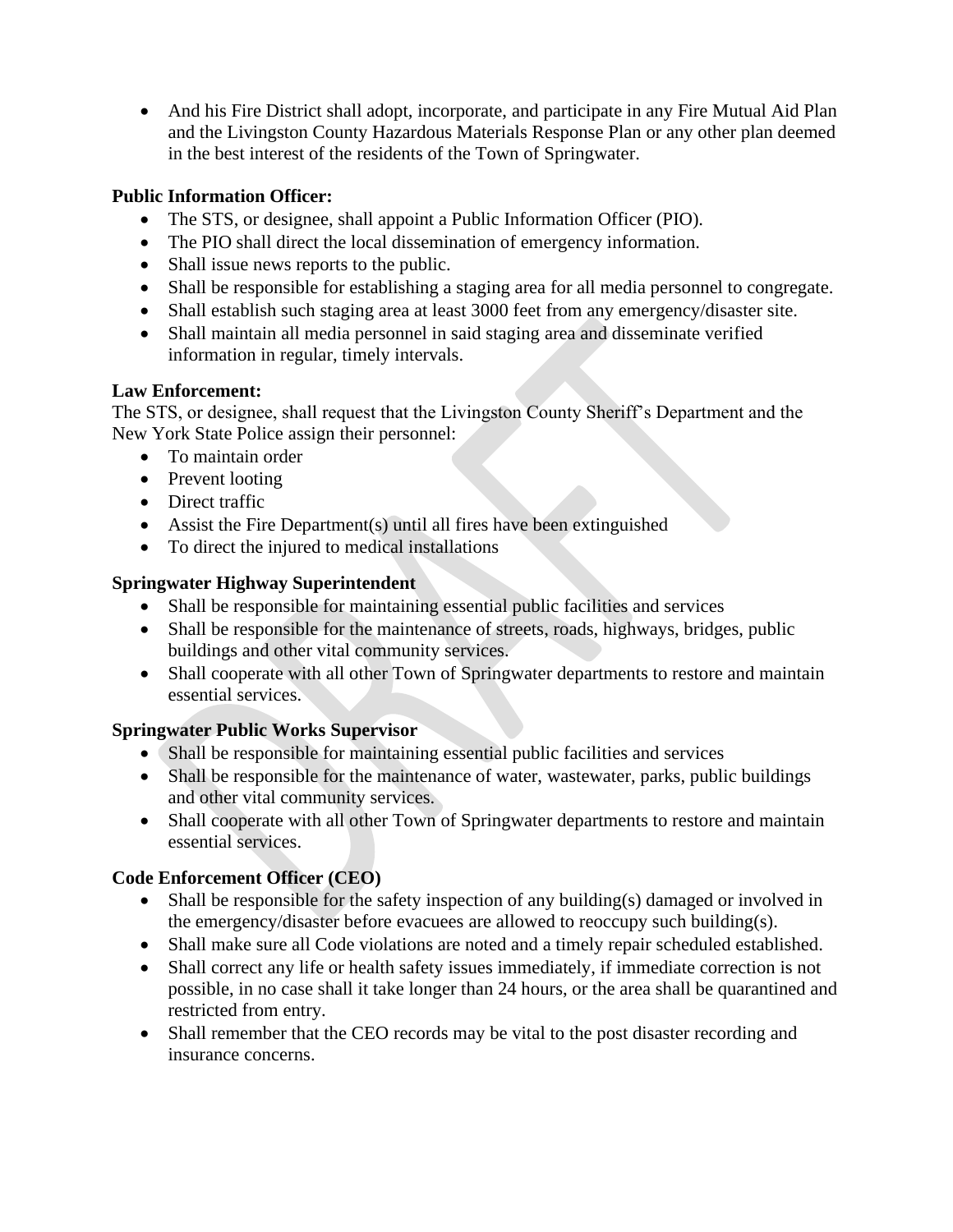## **SEQUENCE OF ACTION**

- The Springwater Town Supervisor (STS), Springwater Town Board Members, Highway Superintendent, Public Works Superintendent, the Springwater Town Clerk, and other Town personnel, as designated previously by the STS, shall assemble with the STS upon notification of an emergency either existing or pending. An Emergency Notification List shall be kept on file with the Springwater Town Clerk and as a part of this Plan.
- The STS, or designee, shall be responsible for making the formal declaration and proper notification of a disaster. Proper notification includes:
	- 1. A letter to the Springwater Town Clerk, the Livingston County Clerk, the Livingston County Office of Emergency Management Services (LC – OEMS) and the NYS Secretary of State within seventy two  $(72)$  hours.
	- 2. A telephone call or letter to the official town newspaper.
	- 3. The STS, or designee, shall contact the Livingston County Office of Emergency Management Services for assistance only after all local or mutual aid resources are exhausted, or it is foreseen that the magnitude of the emergency will exhaust all local resources.
	- 4. When there is a need for mass care of persons, the American Red Cross is the recognized agency responsible and should be notified as soon as the need becomes apparent. If this mechanism is not used, then the burden of expense of sheltering and feeding may be assumed by the community.

#### **DOCUMENTATION**

- The maintaining of logs by EOC staff and all Town departments must be retained until the STS is made aware they are no longer needed.
- The logs and records shall document personnel times, personnel comings and goings, any and all materials used, equipment utilized (and owner agency if applicable), and any other information that EOC staff may deem necessary to the emergency or later records utilization.

#### **STAFFING FLOW CHART**

This Chart needs to be upgraded as needed but at the minimum annually.

Appropriate names need to correspond with the job titles. One person may occupy one or more positions. A three-tiered listing system is desired because it allows for additional persons to contact if necessary.

#### **Town Supervisor or Designee**

- 1. Deborah Babbitt Henry
- 2. Lawrence Gnau
- 3. Jade Perkins

#### **Town Board**

- 1. Thomas Canute Jr
- 2. Patricia Willsea
- 3. Kyle Mason

#### **Liaison to County OEMS**

- 1. Deborah Babbitt Henry
- 2. Lawrence Gnau
- 3. John Wilkins

#### **Highway Department**

- 1. Ronald Mastin
- 2. Mark Humphrey
- 3. Justin Shutt

#### **Public Information Officer**

- 1. Deborah Babbitt Henry
- 2. Lawrence Gnau
- 3. Jade Perkins

#### **Law Enforcement**

- 1. Livingston County Sheriffs Dept.
- 2. New York State Police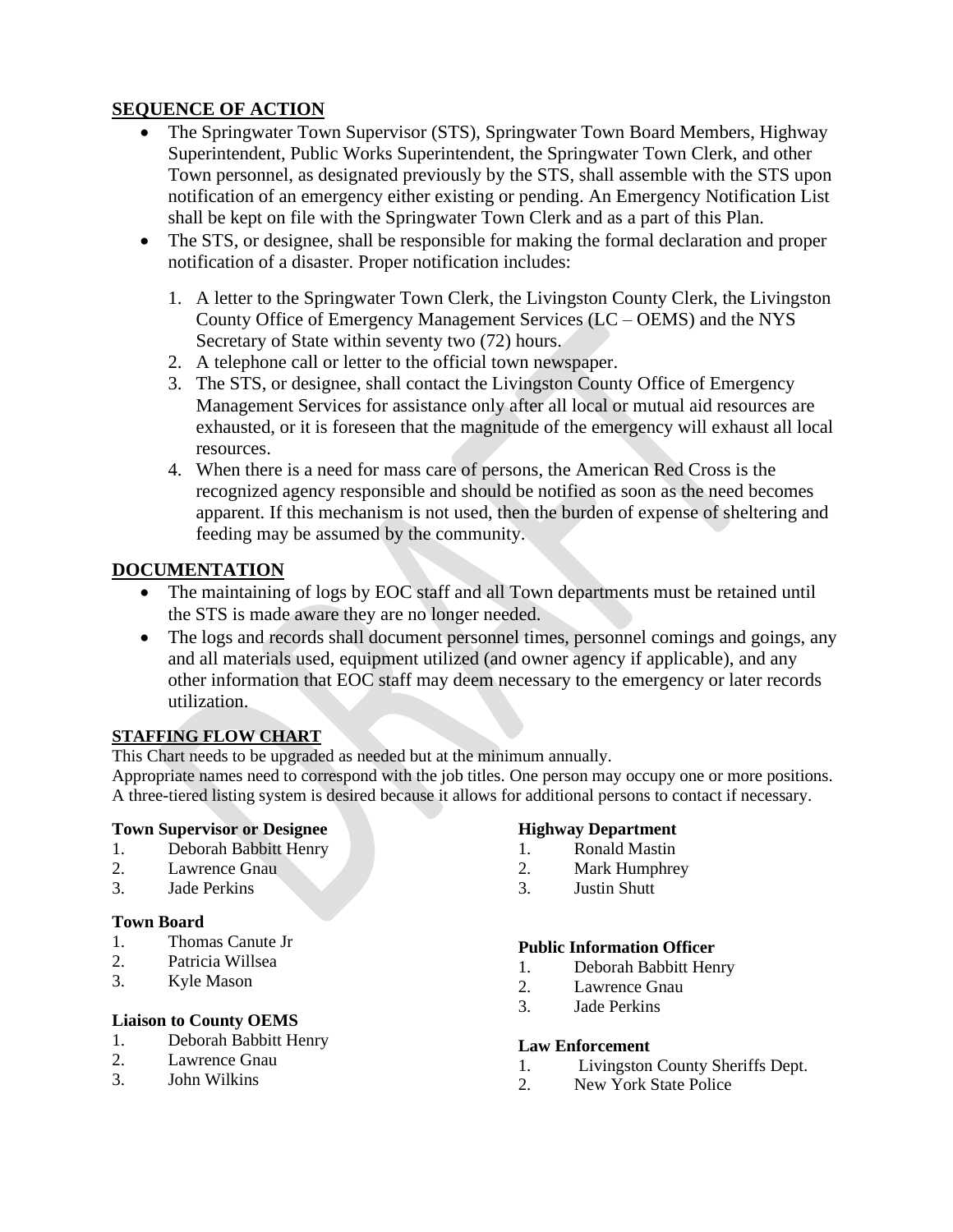#### **Attorney**

1. James Campbell – Kruk & Campbell, P.C.

#### **Town Clerk**

- 1. Christi Johnson
- 2.

#### **Code/Zoning Enforcement Officer**

1. Allen Henry

#### **Fire Department**

1. John Wilkins

2.

#### **Fiscal Officer**

- 1. Deborah Babbitt Henry
- 2. Lawrence Gnau
- 3. Baldwin Business Services

#### **Emergency Medical Services**

- 1. Livingston County Ambulance
- 2. Springwater Fire Department

#### **EMERGENCY OPERATIONS CENTER (EOC) STAFF**

*The EOC staff is not limited to those listed below nor is the list all inclusive.*

| <b>Position</b>                          | <b>Name</b>           |  |
|------------------------------------------|-----------------------|--|
| Town Supervisor                          | Deborah Babbitt Henry |  |
| Deputy Town Supervisor                   | <b>Lawrence Gnau</b>  |  |
| Councilman                               | Thomas Canute Jr      |  |
| Councilman                               | <b>Kyle Mason</b>     |  |
| Councilman                               | Patricia Willsea      |  |
| <b>Town Clerk</b>                        | Christi Johnson       |  |
| Superintendent of Highways               | <b>Ronald Mastin</b>  |  |
| <b>Supervisor of Public Works</b>        | David Sliker          |  |
| Code Enforcement                         | Allen Henry           |  |
| <b>Supervisor Confidential Secretary</b> | <b>Jade Perkins</b>   |  |
| Deputy Town Clerk                        | Sheila Duffy          |  |
| <b>Police/Law Enforcement</b>            | Sheriff's Department  |  |
| Fire Chief – Springwater, FD             | John Wilkins          |  |
| Liv. County Highway Supt                 | Jason Wolfanger       |  |
|                                          |                       |  |

#### **CONTACTING THE OFFICE OF EMERGENCY MANAGEMENT SERVICES (OEMS)**

The STS, or designee, has the responsibility for supplying the Livingston County Office of Emergency Management Services (OEMS) with the following information when requesting additional aid:

- 1. Assessment of damage to the Town.
- 2. Information regarding the extent of the disaster response by the Town.
- 3. The special need(s) of the Town of Springwater.